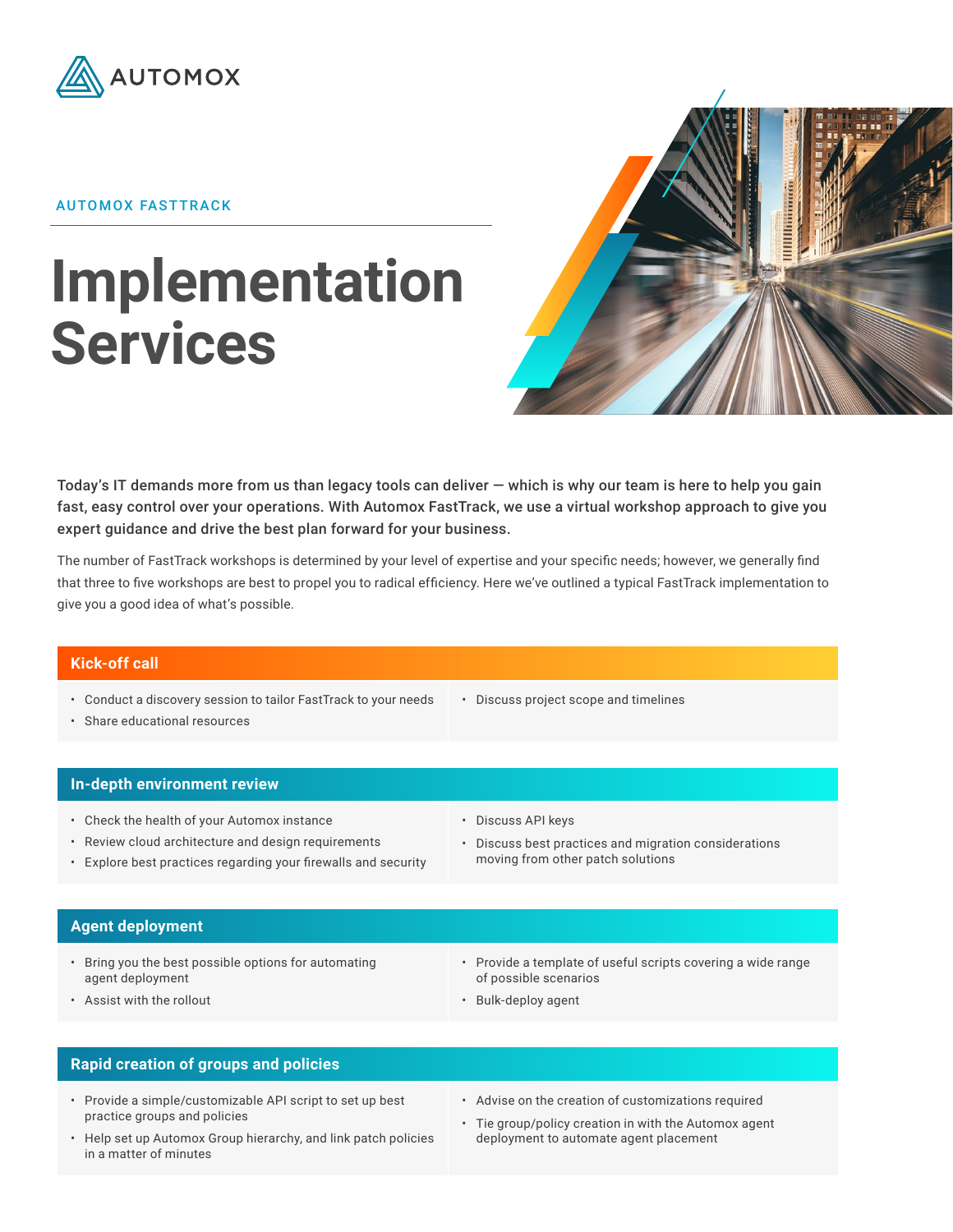

# **Consultation and best practices**

- Perform knowledge transfer of Automox best operational practices
- Configure and validate supported integrations
- Reboot management planning
- Consult with the implementation of best practices
- Share how to generate required reporting

# **Creating radical efficiency**

- Education and best practices for Worklet creation
- Train on how to use APIs to trigger policies
- Review inventory view
- Share how to effectively use Activity Log to understand work performed
- Transfer knowledge of bulk actions for vulnerability remediation

# **Wrap-up**

- Validate initial goals have been met
- Document any solution consulting needs going forward
- Transfer fully to the technical support team and Customer Success Manager